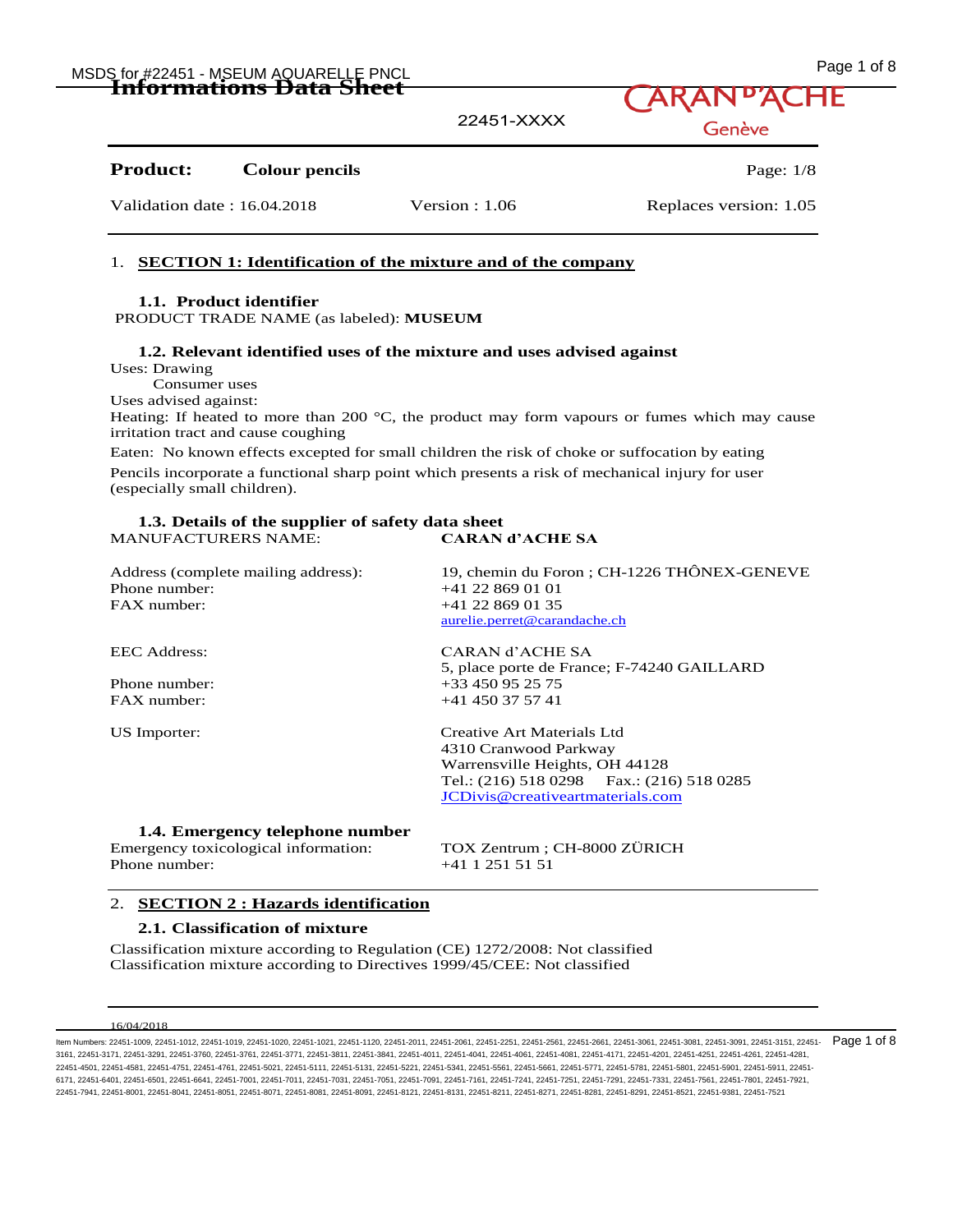## MSDS for #22451 - MSEUM AQUARELLE PNCL No. 1999 2 CHA Bage 2 of 8 MSDS for #22451 - MSEUM AQUARELLE PNCL **Informations Data Sheet**

| Page 2 of 8 |  |  |
|-------------|--|--|

Genève

# **Product:** Colour pencils Page: 2/8

Validation date : 16.04.2018 Version : 1.06 Replaces version: 1.05

### **2.2. Label element**

Hazard pictogram(s): none Signal word(s): none Hazard statement(s): none Precautionary statement(s): none

> **2.3. Other hazards** (concerning PBT and vPvB according to Regulation(CE) 1907/2006 annexe XIII)

Not applicable

### 3. **SECTION 3: Composition/information on ingredients**

Subtance /Mixture : Mixture

These mixtures do not contain dangerous substances which meet the classification criteria,

| Name of<br>ingredients | Identification<br>number | Classification<br>Regulation (CE)<br>1272/2008 | Classification<br>Directives<br>1967/548/CEE | $\%$ |
|------------------------|--------------------------|------------------------------------------------|----------------------------------------------|------|
| Not applicable         | Not applicable           | Not applicable                                 | Not applicable                               |      |

Additional information: For the wording of the listed risk phrases refer to section 16

### **4. SECTION 4: First aid measures**

### **4.1. Description of first aid measures**

| General information: | In case of clothes contamination, for water soluble pencil:<br>remove and wash with water and soap and for over, to bring<br>in the dry-cleaners |
|----------------------|--------------------------------------------------------------------------------------------------------------------------------------------------|
| Eyes contact:        | In case of mechanical injury because of contact with sharp                                                                                       |
|                      | point, consult a medical service                                                                                                                 |
| Skin contact:        | Wash skin with water and soap                                                                                                                    |
|                      | In case of persistent irritation, seek medical advice                                                                                            |
| Swallowed or eaten:  | Do not drink and consult physician                                                                                                               |

### **4.2. Most important symptoms and effects, both acute and delayed**

No information available on the product itself

### **4.3. Indication of any immediate medical attention and special treatment needed**

ltem Numbers: 22451-1009, 22451-1012, 22451-1019, 22451-1020, 22451-1021, 22451-1120, 22451-2011, 22451-2261, 22451-2261, 22451-2661, 22451-2661, 22451-3061, 22451-3081, 22451-3081, 22451-3091, 22451-3151, 22451-3161, 2245 3161, 22451-3171, 22451-3291, 22451-3760, 22451-3761, 22451-3771, 22451-3811, 22451-3841, 22451-4011, 22451-4041, 22451-4061, 22451-4081, 22451-4171, 22451-4201, 22451-4251, 22451-4261, 22451-4281, 22451-4501, 22451-4581, 22451-4751, 22451-4761, 22451-5021, 22451-5111, 22451-5131, 22451-5221, 22451-5341, 22451-5561, 22451-5661, 22451-5771, 22451-5781, 22451-5801, 22451-5901, 22451-5911, 22451- 6171, 22451-6401, 22451-6501, 22451-6641, 22451-7001, 22451-7011, 22451-7031, 22451-7051, 22451-7091, 22451-7161, 22451-7241, 22451-7251, 22451-7291, 22451-7331, 22451-7561, 22451-7801, 22451-7921, 22451-7941, 22451-8001, 22451-8041, 22451-8051, 22451-8071, 22451-8081, 22451-8091, 22451-8121, 22451-8131, 22451-8211, 22451-8271, 22451-8281, 22451-8291, 22451-8521, 22451-9381, 22451-7521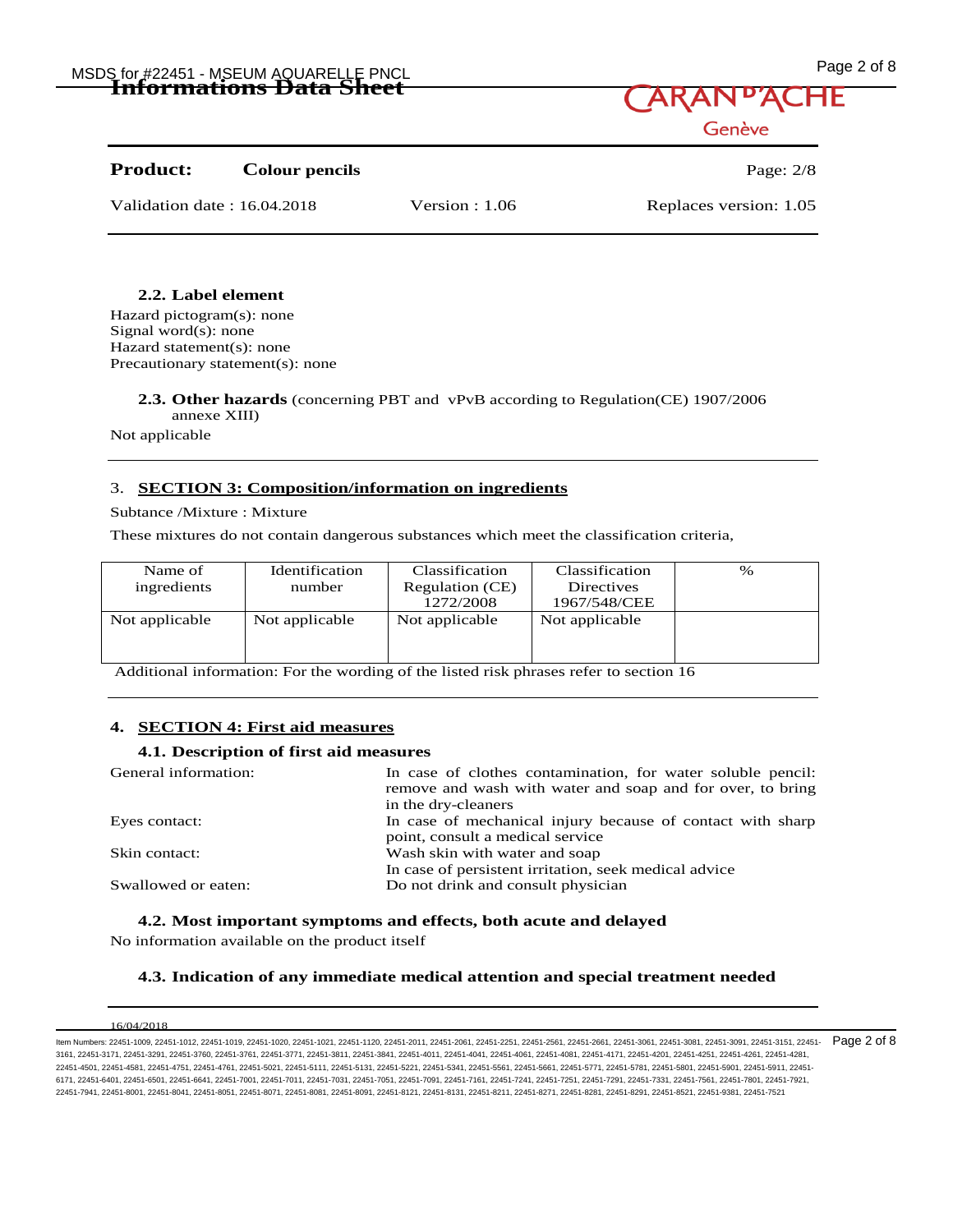## MSDS for #22451 - MSEUM AQUARELLE PNCL No. 1999 - And the state of the state of the state of the state of the state of the state of the state of the state of the state of the state of the state of the state of the state of **Informations Data Sheet**

| Page 3 of 8 |  |  |
|-------------|--|--|
|             |  |  |

Genève

# **Product: Colour pencils** Page: 3/8

Validation date : 16.04.2018 Version : 1.06 Replaces version: 1.05

None known

### **5. SECTION 5: Firefighting measures**

### **5.1. Extinguishing media**

Fire extinguishing materials: Water, Carbon dioxide, Dry chemical powder

### **5.2. Special hazards arising from the substance or mixture**

Unusual fire and explosion hazards: Organic material combustion will produce carbon dioxide and carbon monoxide, soot and water vapours. May also produce cracked products

### **5.3. Advice for firefighters**

If fired, the product may form vapors or fumes which may irritate respiratory tract and cause coughing

### 6. **SECTION 6: Accidental release measures**

### **6.1. Personal precautions, protective equipment and emergency procedures**

6.1.1. For non-emergency personnel

Pick up the product and dispose off.

6.1.2. For emergency responders

Not applicable

### **6.2. Environmental precautions**

Put in bin to domestic waste Do not discharge directly into the aquatic environment

### **6.3. Methods and material for containment and cleaning up**

Not necessary to clean because lead is solid

### **6.4. Reference to other sections**

Not applicable

### *7.* **SECTION 7: Handling and storage**

### **7.1. Precautions for safe handling**

Work and hygienic practices: Avoid ingestion by eating, smoking or drinking while handling.

ltem Numbers: 22451-1009, 22451-1012, 22451-1019, 22451-1020, 22451-1021, 22451-1120, 22451-2011, 22451-2261, 22451-2261, 22451-2661, 22451-2661, 22451-3061, 22451-3081, 22451-3081, 22451-3091, 22451-3151, 22451-3161, 2245 3161, 22451-3171, 22451-3291, 22451-3760, 22451-3761, 22451-3771, 22451-3811, 22451-3841, 22451-4011, 22451-4041, 22451-4061, 22451-4081, 22451-4171, 22451-4201, 22451-4251, 22451-4261, 22451-4281, 22451-4501, 22451-4581, 22451-4751, 22451-4761, 22451-5021, 22451-5111, 22451-5131, 22451-5221, 22451-5341, 22451-5561, 22451-5661, 22451-5771, 22451-5781, 22451-5801, 22451-5901, 22451-5911, 22451- 6171, 22451-6401, 22451-6501, 22451-6641, 22451-7001, 22451-7011, 22451-7031, 22451-7051, 22451-7091, 22451-7161, 22451-7241, 22451-7251, 22451-7291, 22451-7331, 22451-7561, 22451-7801, 22451-7921, 22451-7941, 22451-8001, 22451-8041, 22451-8051, 22451-8071, 22451-8081, 22451-8091, 22451-8121, 22451-8131, 22451-8211, 22451-8271, 22451-8281, 22451-8291, 22451-8521, 22451-9381, 22451-7521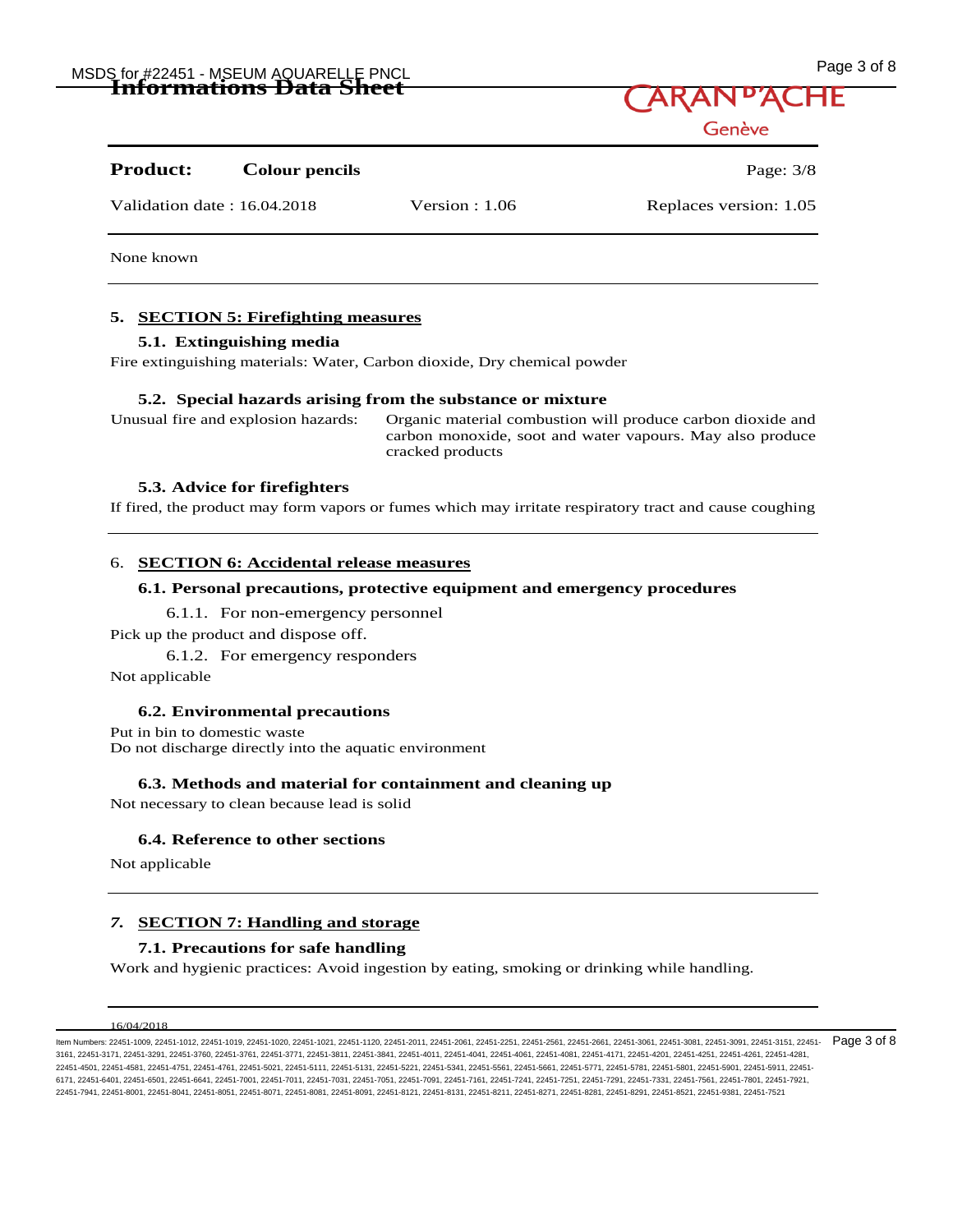

### **Product:** Colour pencils **Product:** Page: 4/8

Validation date : 16.04.2018 Version : 1.06 Replaces version: 1.05

After use, wash hands carefully with soap and water and in case of slight irritation, treat with soft hand cream.

### **7.2. Conditions for safe storage, including any incompatibilities**

Other handling and storage requirements: Keep away from heat and open flame Protective measures during maintenance of contaminated equipment: Wash off with soap and water Advice for storage conditions to maintain the quality of the product: dry, clean and protect the product from the light

### **7.3. Specific end use(s)**

No available information

#### **8. SECTION 8: Exposure controls/personal protection**

#### **8.1. Control parameters**

No available information

**8.2. Exposure controls** 

No special measures requested

### **9. SECTION 9: Physical and chemical properties**

### **9.1. Information on basic physical and chemical properties**

Appearance: solid Odour: mild odor of wood pH: Not available Melting point/freezing point not available Initial boiling point and boiling range: Not available Flash point: Not available Evaporation rate: Not available Flammability (solid, gas): Not available Upper/lower flammability or explosive limits: Not available Vapour pressure: Not available Vapour density: Not available Specific gravity (water  $= 1$ ): Not available Solubility (ies): insoluble or soluble depending on product Partition coefficient: n-octanol/water: Not available

ltem Numbers: 22451-1009, 22451-1012, 22451-1019, 22451-1020, 22451-1021, 22451-1120, 22451-2011, 22451-2261, 22451-2261, 22451-2661, 22451-2661, 22451-3061, 22451-3081, 22451-3081, 22451-3091, 22451-3151, 22451-3161, 2245 3161, 22451-3171, 22451-3291, 22451-3760, 22451-3761, 22451-3771, 22451-3811, 22451-3841, 22451-4011, 22451-4041, 22451-4061, 22451-4081, 22451-4171, 22451-4201, 22451-4251, 22451-4261, 22451-4281, 22451-4501, 22451-4581, 22451-4751, 22451-4761, 22451-5021, 22451-5111, 22451-5131, 22451-5221, 22451-5341, 22451-5561, 22451-5661, 22451-5771, 22451-5781, 22451-5801, 22451-5901, 22451-5911, 22451- 6171, 22451-6401, 22451-6501, 22451-6641, 22451-7001, 22451-7011, 22451-7031, 22451-7051, 22451-7091, 22451-7161, 22451-7241, 22451-7251, 22451-7291, 22451-7331, 22451-7561, 22451-7801, 22451-7921, 22451-7941, 22451-8001, 22451-8041, 22451-8051, 22451-8071, 22451-8081, 22451-8091, 22451-8121, 22451-8131, 22451-8211, 22451-8271, 22451-8281, 22451-8291, 22451-8521, 22451-9381, 22451-7521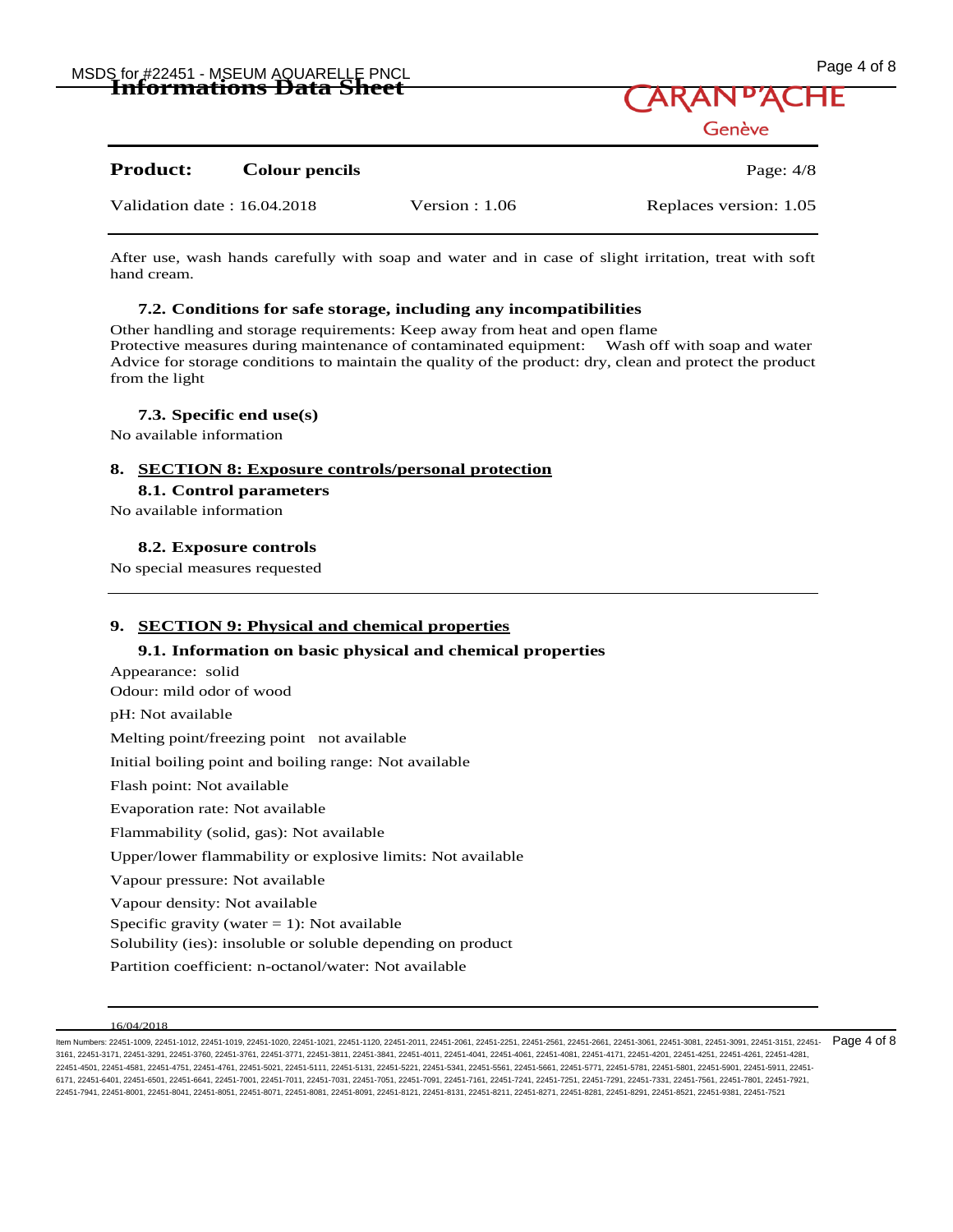## MSDS for #22451 - MSEUM AQUARELLE PNCL No. 1999 Sof 8 MSDS for #22451 - MSEUM AQUARELLE PNCL **Informations Data Sheet**



| <b>Product:</b>             | <b>Colour pencils</b>                    |                  | Page: $5/8$            |
|-----------------------------|------------------------------------------|------------------|------------------------|
| Validation date: 16.04.2018 |                                          | Version : $1.06$ | Replaces version: 1.05 |
|                             | Auto-ignition temperature: Not available |                  |                        |
|                             | Decomposition temperature: Not available |                  |                        |
| Viscosity: Not available    |                                          |                  |                        |
|                             | Explosive properties: Not available      |                  |                        |
|                             | Oxidizing properties: Not available      |                  |                        |
|                             |                                          |                  |                        |

### **9.2. Other information**

None

### **10. SECTION 10: Stability and reactivity**

**10.1. Reactivity** 

None reaction known

### **10.2. Chemical stability**

Stability: Stable under normal conditions of use, handling and storage. Maintain the product in a room tempered that it cannot exceed 40°C. Protect the product from the light and the humidity

### **10.3. Possibility of hazardous reactions**

Not known

### **10.4. Conditions to avoid**

No available information

### **10.5. Incompatible materials**

Incompatibility (material to avoid): Incompatible with oxidizing materials

### **10.6. Hazardous decomposition products**

No available information

### **11. SECTION 11: Toxicological information**

Acute toxicity: No available data

Irritation: No available data

Corrosivity: No available data

#### 16/04/2018

ltem Numbers: 22451-1009, 22451-1012, 22451-1019, 22451-1020, 22451-1021, 22451-1120, 22451-2011, 22451-2261, 22451-2261, 22451-2661, 22451-2661, 22451-3061, 22451-3081, 22451-3081, 22451-3091, 22451-3151, 22451-3161, 2245 3161, 22451-3171, 22451-3291, 22451-3760, 22451-3761, 22451-3771, 22451-3811, 22451-3841, 22451-4011, 22451-4041, 22451-4061, 22451-4081, 22451-4171, 22451-4201, 22451-4251, 22451-4261, 22451-4281, 22451-4501, 22451-4581, 22451-4751, 22451-4761, 22451-5021, 22451-5111, 22451-5131, 22451-5221, 22451-5341, 22451-5561, 22451-5661, 22451-5771, 22451-5781, 22451-5801, 22451-5901, 22451-5911, 22451- 6171, 22451-6401, 22451-6501, 22451-6641, 22451-7001, 22451-7011, 22451-7031, 22451-7051, 22451-7091, 22451-7161, 22451-7241, 22451-7251, 22451-7291, 22451-7331, 22451-7561, 22451-7801, 22451-7921, 22451-7941, 22451-8001, 22451-8041, 22451-8051, 22451-8071, 22451-8081, 22451-8091, 22451-8121, 22451-8131, 22451-8211, 22451-8271, 22451-8281, 22451-8291, 22451-8521, 22451-9381, 22451-7521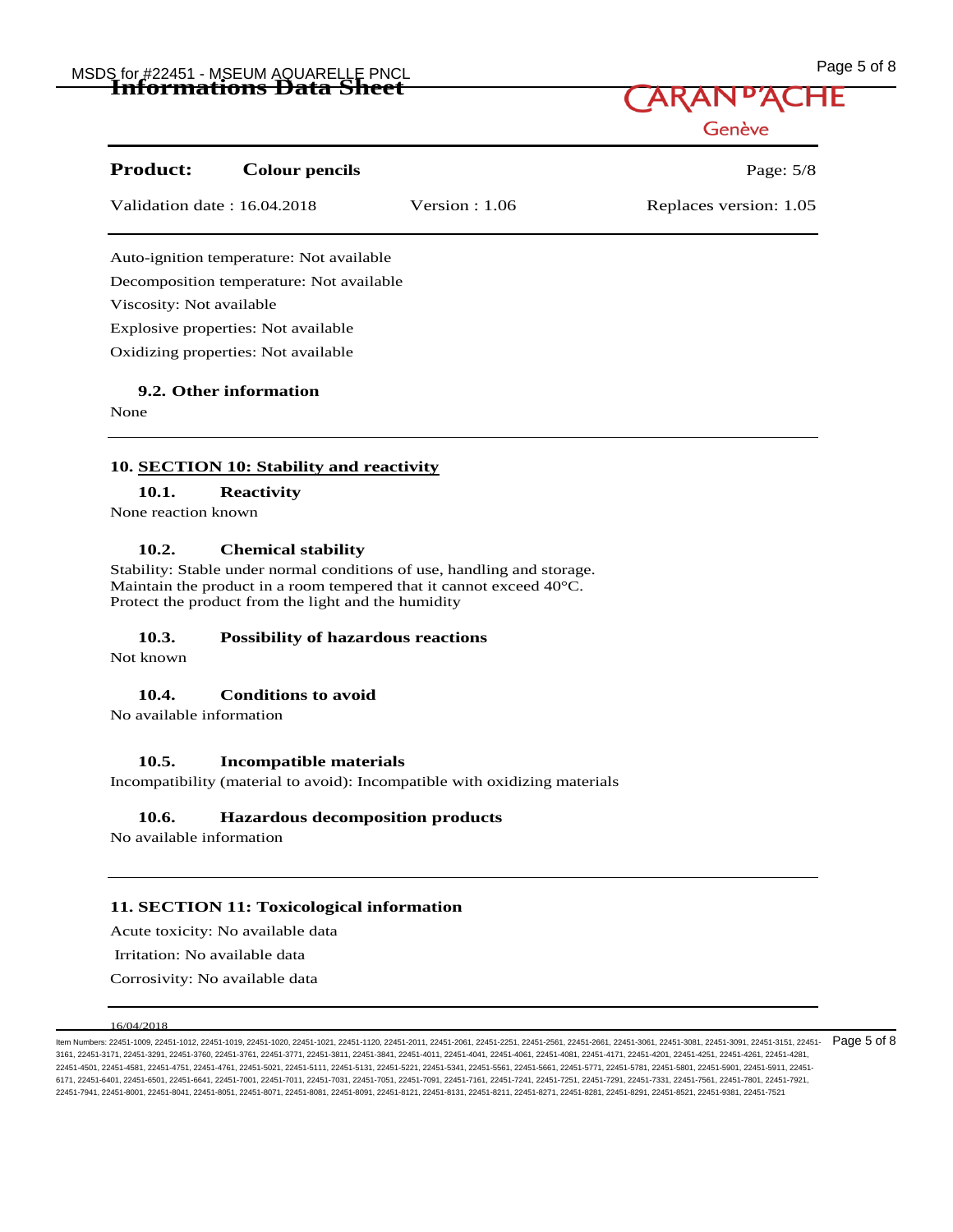## MSDS for #22451 - MSEUM AQUARELLE PNCL Page 6 of 8 **Informations Data Sheet**

| Page 6 of 8 |  |  |
|-------------|--|--|
|             |  |  |

Genève

| <b>Product:</b><br><b>Colour pencils</b>      |                  | Page: $6/8$            |
|-----------------------------------------------|------------------|------------------------|
| Validation date: 16.04.2018                   | Version : $1.06$ | Replaces version: 1.05 |
| Sensitization: No available data              |                  |                        |
| Repeated dose toxicity: No available data     |                  |                        |
| Carcinogenicity: No available data            |                  |                        |
| Mutagenicity: No available data               |                  |                        |
| Toxicity for reproduction: No available data  |                  |                        |
|                                               |                  |                        |
| 12. SECTION 12: Ecological information        |                  |                        |
| <b>Toxicity</b><br>12.1.<br>No available data |                  |                        |

### **12.2. Persistence and degradability**

No available data

### **12.3. Bioaccumulative potential**

No available data

**12.4. Mobility in soil** 

No available data

### **12.5. Results of PBT and vPvB assessment**

Not applicable

### **12.6. Other adverse effects**

Not applicable

### **13. SECTION 13: Disposal considerations**

### **13.1. Waste treatment methods**

Spill response procedures: Not applicable

Preparing wastes for disposal: Not applicable

(Including employee protection measures) (Container types, neutralization)

### **14. SECTION 14: Transport information**

Not classified as a dangerous good under transport regulations.

#### 16/04/2018

ltem Numbers: 22451-1009, 22451-1012, 22451-1019, 22451-1020, 22451-1021, 22451-1120, 22451-2011, 22451-2261, 22451-2261, 22451-2661, 22451-2661, 22451-3081, 22451-3081, 22451-3081, 22451-3151, 22451-3151, 22451-3091, 2245 3161, 22451-3171, 22451-3291, 22451-3760, 22451-3761, 22451-3771, 22451-3811, 22451-3841, 22451-4011, 22451-4041, 22451-4061, 22451-4081, 22451-4171, 22451-4201, 22451-4251, 22451-4261, 22451-4281, 22451-4501, 22451-4581, 22451-4751, 22451-4761, 22451-5021, 22451-5111, 22451-5131, 22451-5221, 22451-5341, 22451-5561, 22451-5661, 22451-5771, 22451-5781, 22451-5801, 22451-5901, 22451-5911, 22451- 6171, 22451-6401, 22451-6501, 22451-6641, 22451-7001, 22451-7011, 22451-7031, 22451-7051, 22451-7091, 22451-7161, 22451-7241, 22451-7251, 22451-7291, 22451-7331, 22451-7561, 22451-7801, 22451-7921, 22451-7941, 22451-8001, 22451-8041, 22451-8051, 22451-8071, 22451-8081, 22451-8091, 22451-8121, 22451-8131, 22451-8211, 22451-8271, 22451-8281, 22451-8291, 22451-8521, 22451-9381, 22451-7521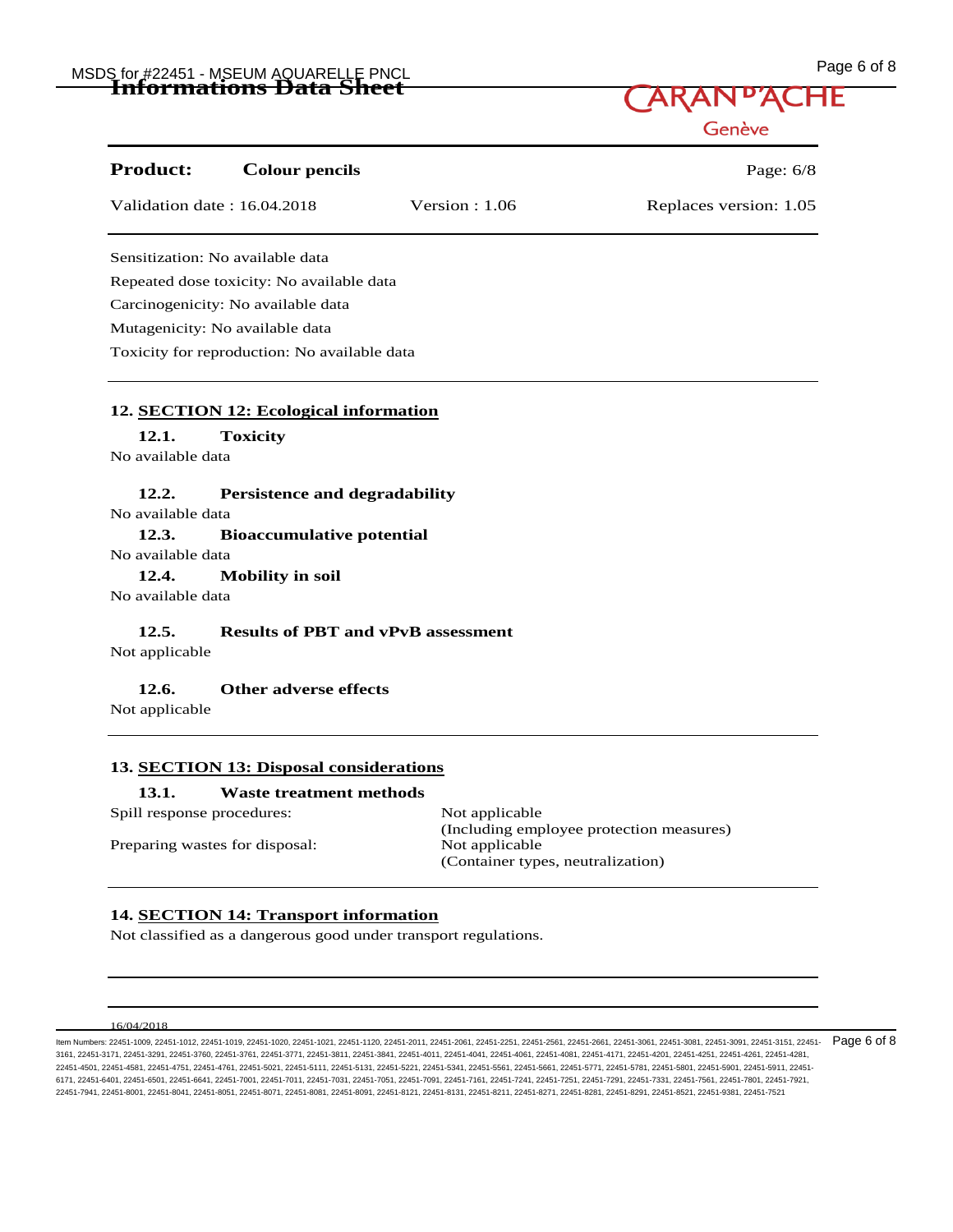## MSDS for #22451 - MSEUM AQUARELLE PNCL Page 7 of 8 **Informations Data Sheet**

Genève

### **Product:** Colour pencils Page: 7/8

Validation date : 16.04.2018 Version : 1.06 Replaces version: 1.05

|                                                                                                | <b>ADR/RID</b> | <b>AND/ANDR</b> | <b>IMDG</b>    | <b>IATA</b>    |
|------------------------------------------------------------------------------------------------|----------------|-----------------|----------------|----------------|
| UN number                                                                                      | Not applicable | Not applicable  | Not applicable | Not applicable |
| UN proper<br>shipping name                                                                     | Not applicable | Not applicable  | Not applicable | Not applicable |
| Transport hazard<br>class(es)                                                                  | Not applicable | Not applicable  | Not applicable | Not applicable |
| Packing group                                                                                  | Not applicable | Not applicable  | Not applicable | Not applicable |
| Environmental<br>hazards                                                                       | Not applicable | Not applicable  | Not applicable | Not applicable |
| Special<br>precautions for<br>user                                                             | Not applicable | Not applicable  | Not applicable | Not applicable |
| Transport in bulk<br>according to<br>Annex $\Pi$ of<br><b>MARPOL 73/78</b><br>and the IBC Code | Not applicable | Not applicable  | Not applicable | Not applicable |
| Tunnel code                                                                                    | Not applicable | Not applicable  | Not applicable | Not applicable |

### **15. SECTION 15: Regulatory information**

### **15.1. Safety, health and environmental regulations/legislation specific for the substance or mixture**

### **EU Regulations:**

- Regulation (CE) n° 1907/2006 (REACH) Annexe XIV List of Substances of Very High Concern (SVHC): These products do not contain SVHC
- FSC wood is used

### **15.2. Chemical safety assessment**

No available data

### **16. SECTION 16: Other information**

- Revise section of safety data sheet : Section 1,2,3,4,5,6,7,8,9,10,11,12,13,14,15,16
- Sources for data : suppliers safety data sheet, internal analysis, EU IUCLID
- List of relevant phrases, hazard statements, safety phrases and/or precautionary statements according Regulation (CE) 1272/2008 : Not applicable

ltem Numbers: 22451-1009, 22451-1012, 22451-1019, 22451-1020, 22451-1021, 22451-1120, 22451-2011, 22451-2261, 22451-2261, 22451-2661, 22451-2661, 22451-3061, 22451-3081, 22451-3081, 22451-3091, 22451-3151, 22451-3161, 2245 3161, 22451-3171, 22451-3291, 22451-3760, 22451-3761, 22451-3771, 22451-3811, 22451-3841, 22451-4011, 22451-4041, 22451-4061, 22451-4081, 22451-4171, 22451-4201, 22451-4251, 22451-4261, 22451-4281, 22451-4501, 22451-4581, 22451-4751, 22451-4761, 22451-5021, 22451-5111, 22451-5131, 22451-5221, 22451-5341, 22451-5561, 22451-5661, 22451-5771, 22451-5781, 22451-5801, 22451-5901, 22451-5911, 22451- 6171, 22451-6401, 22451-6501, 22451-6641, 22451-7001, 22451-7011, 22451-7031, 22451-7051, 22451-7091, 22451-7161, 22451-7241, 22451-7251, 22451-7291, 22451-7331, 22451-7561, 22451-7801, 22451-7921, 22451-7941, 22451-8001, 22451-8041, 22451-8051, 22451-8071, 22451-8081, 22451-8091, 22451-8121, 22451-8131, 22451-8211, 22451-8271, 22451-8281, 22451-8291, 22451-8521, 22451-9381, 22451-7521